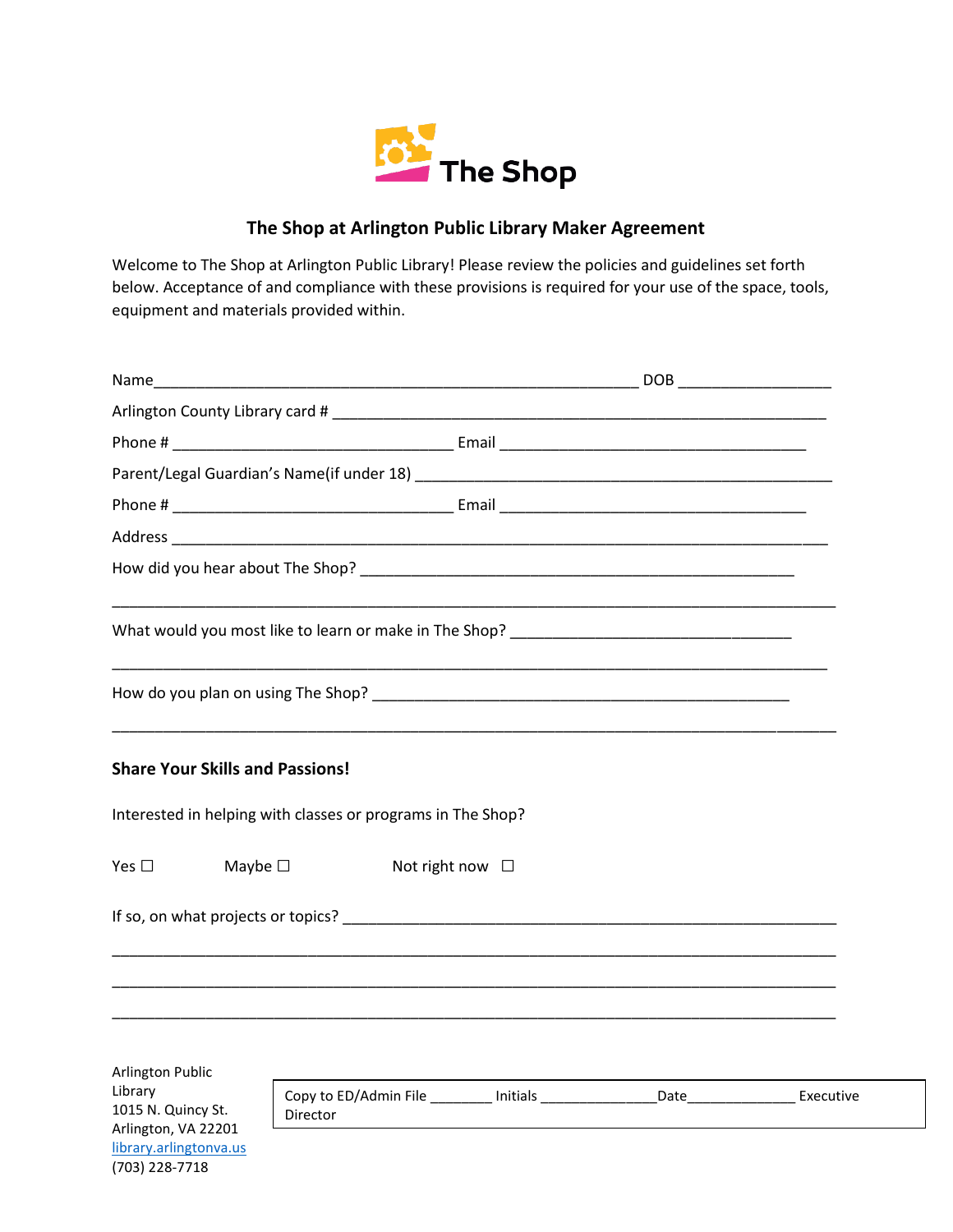## **The Shop at Arlington Public Library Maker Agreement:**

1. Prior to using The Shop, Makers must (a) complete a Maker Agreement form; and (b) verify his/her identity with valid photo ID and library card. A Minor without valid photo ID may verify his/her identity with a library card and valid photo ID of a parent/legal guardian.

2. Makers must "check in" with the staff member on duty, using their Arlington County Public Library card, each time they use The Shop.

3. 3D printers will be run by staff only. Makers must participate in mandatory safety trainings in order to use the laser cutter; they may not use this tools until "certification" training has been complete. When using a tool that does not require certification, the Maker is certifying that he/she is capable of using that item in a safe and proper manner. The Shop staff is will make available upon request materials such as manuals.

4. Young children are the responsibility of their parents or caregivers and may not be left unattended in The Shop. Makers under age 14 or minors whose behavior requires supervision must be with their parents or caregivers in The Shop at all times. Children whose behavior is deemed unsafe will not be permitted to use The Shop without adult supervision. Parent/caregiver supervision is recommended for all minors, as The Shop contains potentially dangerous tools.

5. The Shop provides the Maker with access to safety supplies in The Shop, including safety goggles, masks, gloves, First Aid Kits, and fire extinguishers.

6. The Maker agrees that the Arlington County Public Library is not responsible for any manufacturing defects in the quality of workmanship or materials inherent in any of the tools or equipment.

7. The Maker agrees that if any tool or piece of equipment becomes unsafe or in a state of disrepair, he/she/they will immediately discontinue use of the tool and notify The Shop.

8. Makers must report any accident/incident that occurs on The Shop premises to a staff member.

9. Most tools are available to Makers on a first come, first serve basis, for use in The Shop.

10. Makers may only access one 3D printer at a time.

11. Items used in The Shop or borrowed are to be returned in the same condition as they were issued, barring normal wear and tear. The Maker agrees to pay for the loss or damage to any items and further agrees to accept the Library staff's assessment of fair restitution for damage, dirtiness, delinquency and/or loss of items in part or total.

12. Items used in The Shop must be returned by the Maker to a staff member.

13. The Maker agrees to take precautions to avoid causing unnecessary mess or damage in The Shop. The Maker agrees to clean up his/her/their workspace in The Shop following use. The Maker agrees to inform the Staff member in the case that they are unable to return a work surface, tool or equipment to its original state. 14. The Maker acknowledges that the library is only able to provide consumable materials on a limited basis. The

Maker agrees to avoid wasting consumable supplies and materials.

15. The production of dangerous items and weapons in The Shop is prohibited.

| Copy to ED/Admin File | Initials | Date | Executive |
|-----------------------|----------|------|-----------|
| Director              |          |      |           |